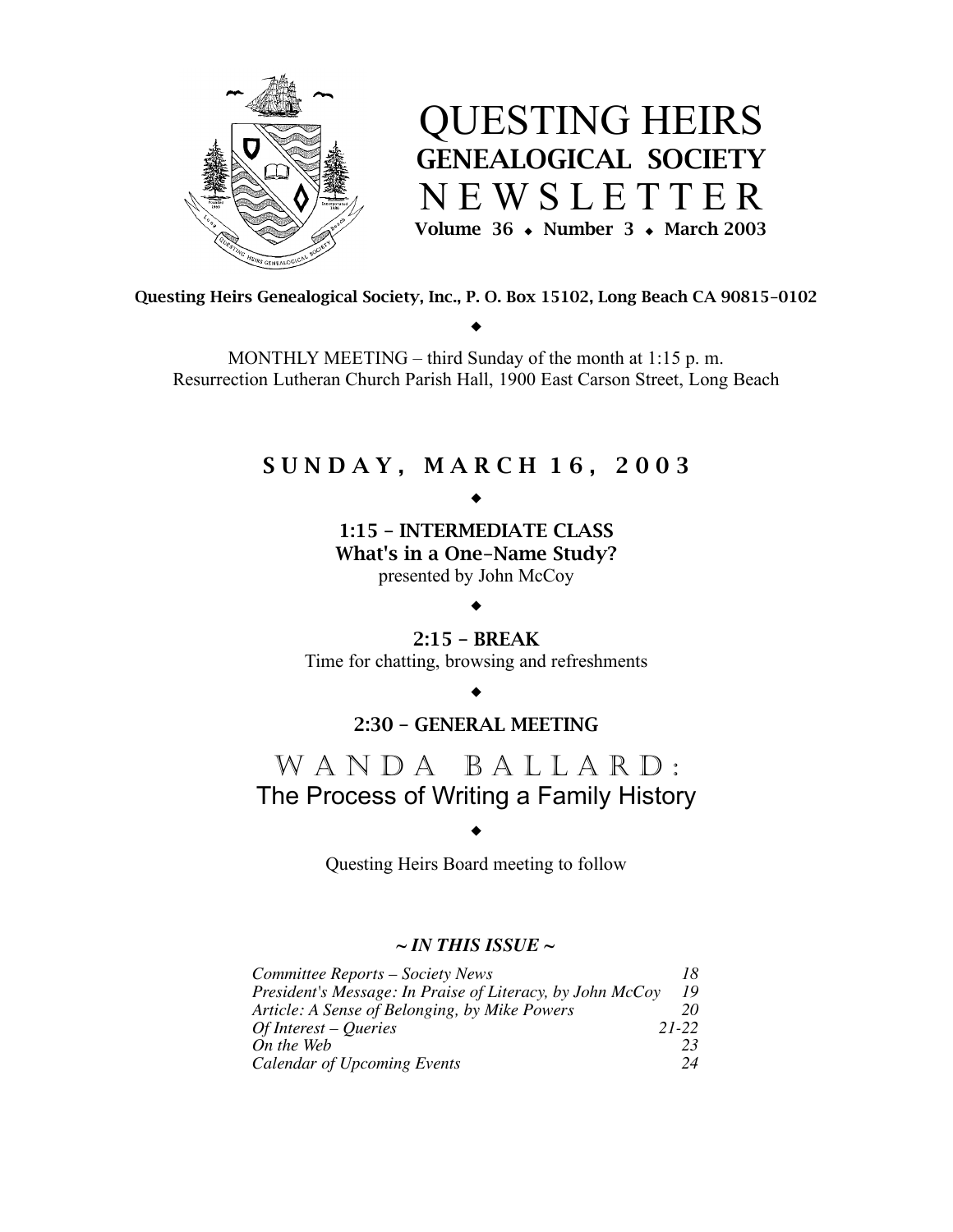## *~ FINANCIAL REPORT ~* David WERTS (562) 431-7790

#### DECEMBER 2002

| Income                                    | \$186.79 |
|-------------------------------------------|----------|
| <b>Expenses</b>                           | 282.50   |
| Balance as of December 31, 2002 \$3139.70 |          |

#### TOTALS FOR 2002

| Income   | \$3184.50 |
|----------|-----------|
| Expenses | 3417.90   |

## JANUARY 2003

| Income                         | \$115.00   |
|--------------------------------|------------|
| <b>Expenses</b>                | 616.10     |
| Balance as of January 31, 2003 | \$2,638.60 |

## *~ REFRESHMENTS ~* Georgie (Peterson) LYONS (562) 432-4908

#### Thank you to our February Hosts:

- $\triangleleft$  Linda ARTUSO
- ! Marilyn (DeLonjay) BRASHER
- $\triangleleft$  Hazele (Thresher) JOHNSON
- $\triangleleft$  Jeanette (Marcus) JONES

#### Our March Hosts will be:

- ◆ Bruce BRIGHTMAN
- $\triangleleft$  Georgie (Peterson) LYONS
- ◆ Joy PROUST
- $\triangleleft$  Tina YANIS

*~ MEMBERSHIP REPORT ~* Jeanette (Marcus) JONES (562) 421-5610

#### FEBRUARY MEETING ATTENDANCE Members: 21 Visitors: 4

#### NEW MEMBER

YANIS, Christina Individual to 9/03

#### RENEWALS

| McLAUGHLIN, Richard     | Individual | to $9/03$ |
|-------------------------|------------|-----------|
| PLANK, Beverly (Little) | Individual | to $9/03$ |
| POWERS, Michael         | Individual | to $9/03$ |

*Thanks to everyone for your support and a big welcome to our new member Tina!*

## *~ MARCH SPEAKER ~*

## WANDA BALLARD: The Process of Writing a Family **History**

Wanda Ballard, a QHGS member, has just written a book about one of her family lines. Join us on Sunday, March 16, as she discusses that process.

Wanda was born in Torrance, California. She began actively researching her family history many years ago. She has been with the Whittier Area Genealogical Society for more than ten years, and is also a past president. Her husband John shares her interest in genealogy, and helps organize programs for that organization.

## *~ MARCH INTERMEDIATE CLASS ~*

## What's in a One-Name Study? presented by John McCoy

Why I ever decided to untangle the Swiss Dutoit family is something I don't clearly remember! But if nothing else, I can explain exactly how genealogists can become confused, and how we can sometimes overcome difficult obstacles.

## *~ OPEN POSITIONS ~*

As you may have noticed on the front page, there is no basic class scheduled for March. We have had to suspend our basic classes for the time being, due to the lack of a volunteer to lead them.

We have a few other open positions, as well. Please consider helping your society by filling one of the following positions:

- Recording Secretary
- ◆ Member-at-Large
- $\triangleleft$  Hospitality Committee Chairperson
- ! Computer Group Leader
- **Basic Class Instructor**

The time involved is not great, but the payoff is! If interested, please contact John McCoy at (562) 437- 4337 or <RealMac@aol.com>.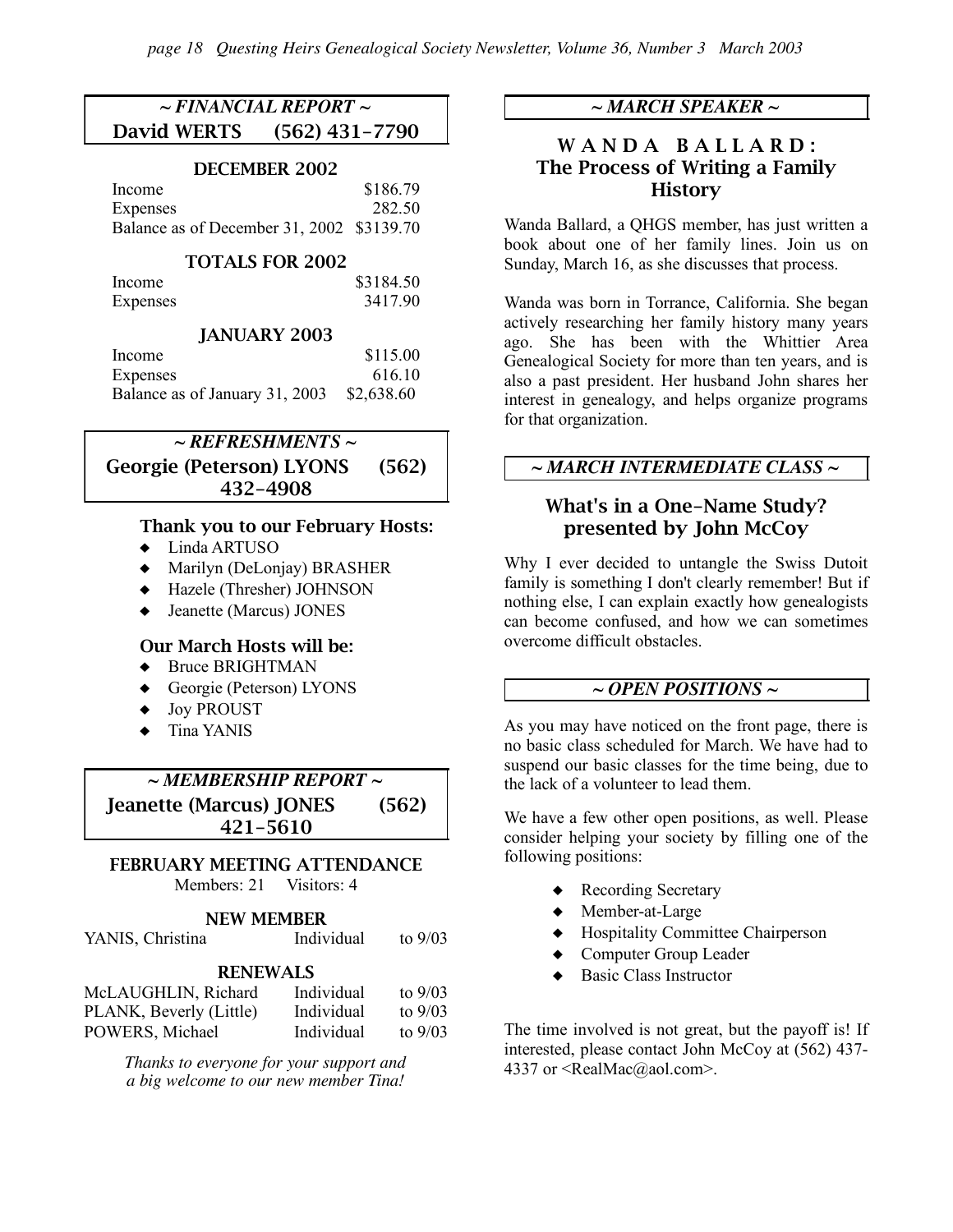## *~ PRESIDENT'S MESSAGE ~*

IN PRAISE OF LITERACY

*After* spending another evening poring over the day books of a Swiss notary, circa 1600, an odd insight began to form in my brain: it occurred to me that, for most of us, genealogy is an exercise that depends on *written communication*. Specifically, messages sent from the past, to an uncertain future.

The very act of writing something down requires faith that someone – *anyone* – will be around to read it. Things are written because someone believed they mattered. Information about debts was recorded in the belief that the debtor would meet us as he had promised, on the next St. Martin's day, cash in hand, and that if he didn't, the written record would suffice to compel him or his heirs to pay up. Or, he might contract to take three of your cows, two red and one white, to their summer pastures, and pay you for their use by sharing half of the cheese made from their milk at the end of summer. You could buy grain, or wine, or a cartload of firewood on credit, if your transaction was recorded by the notary. Marriage contracts were recorded to provide for the rights of the surviving spouse and the children in the event that the husband or wife might die. Even in times of plague, when the notary informs us that Marguerite dictated her testament through an open window, the witnesses remaining outside for fear of contagion because she was dying of the plague, her words were written down in the belief that there would be someone left to carry out her wishes. These are some of the poignant details that have come down to us through the centuries.

Sometimes we read of scandal. A document from the early  $16<sup>th</sup>$  Century, in Latin, recounts a monetary settlement with a neighboring family because of the *defloracion* of the neighbor's daughter. In France, some of my ancestors were hauled before the protestant consistory for playing cards, singing, or dancing on a Sunday evening. To think that my ancestors got together with their neighbors of an evening to play gin rummy endears them to me.

I read of an ancestor who was struck dead by lightning in the  $18<sup>th</sup>$  Century. She had been walking up the lane by her farm in the south of France. The account was

entered in the protestant parish register as a remarkable occurrence, a strange happening whose meaning is as inscrutable today as it was then. In another register, I read of a Swiss soldier who was escorting a prisoner to the city of Bern. The prisoner escaped, whereupon the soldier died suddenly, then and there, from the shame of losing his prisoner, according to the minister.

All manner of people have contributed their messages from the past. Some wrote neatly, others scribbled. We can follow the hand of the notary from youth to old age. The writing starts out strong and clear, and as the notary ages, changes gradually to a marvelous obscurity. Or we can see the handwriting of the aging John Calvin, once insightful and authoritative, now trembling with infirmity. Those ancestors who could write have sometimes left us their signatures, sure signs of their individual personalities.

It is only the ancestors who could not write, and who lived in a society where little was written down, who are mute to us, or nearly so. Sometimes we can find their X marks on deeds and contracts! Some of them still managed to transmit stories, or to be portrayed in writing by someone else. A few left examples of their crafts. But what we know about our ancestors is mainly limited to what has been written down, by people who glimpsed what humanity might one day be able to accomplish. The written word, more than almost any other form of human expression, has proved to be the most durable.

In the future, genealogists will have to contend with electronic media from the past. The day is near when it will be possible to store every word one person could ever speak or write in his or her entire lifetime, whether truthful or not, on a device smaller than a soda cracker. Literacy has never been higher, and it should soon be possible to dictate directly into your personal electronic gadget, eliminating the need to write or type anything. We probably won't have to

*[continued on page 24]*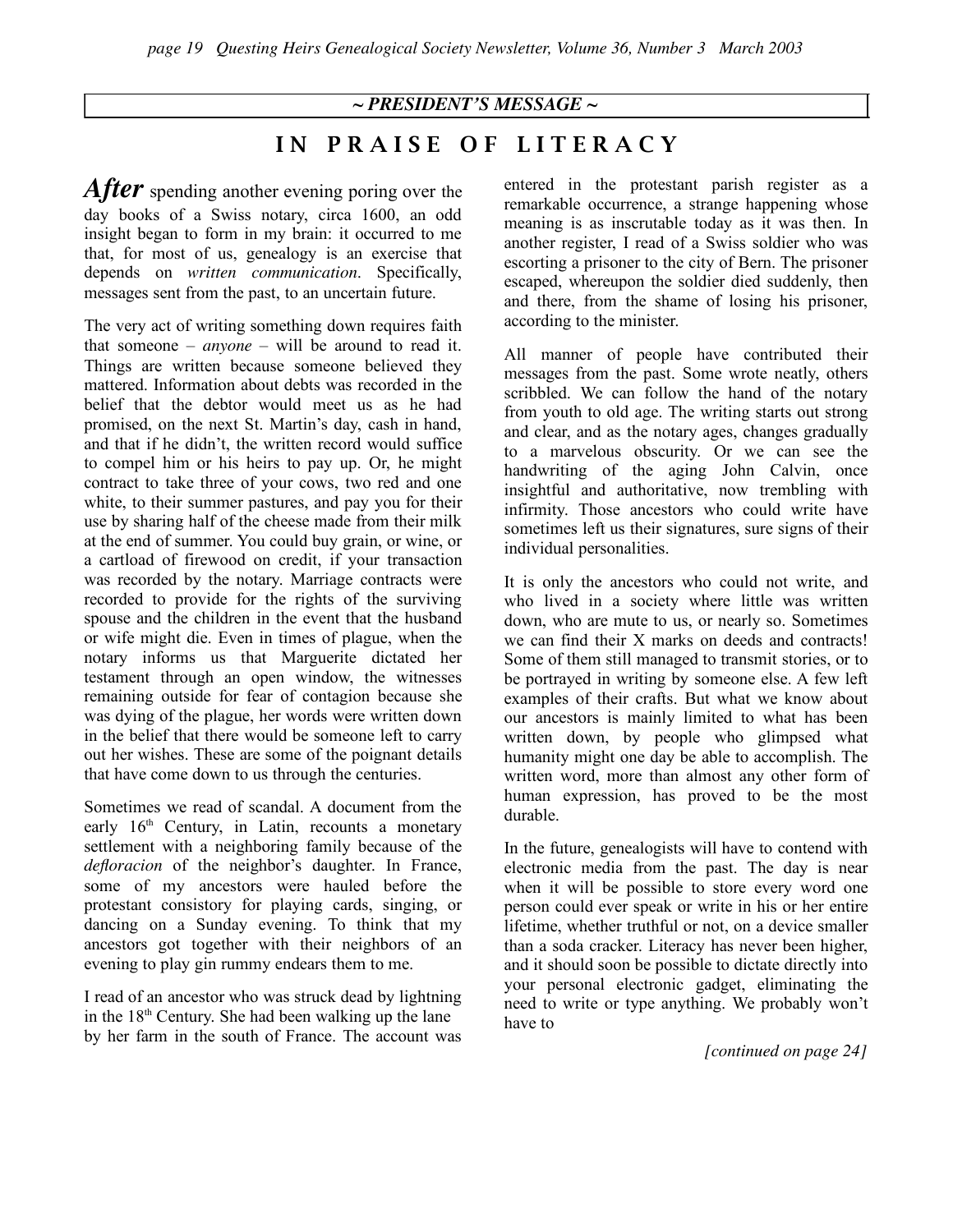## $\sim$  *ARTICLE*  $\sim$

## A SENSE OF BELONGING by Mike Powers

*My* last trip to Ohio was in August of 2002. I was born in Akron, and my father, my brother and my four sisters all live there, so I go there often to visit. I always try to sneak away to do some research while I'm there, too.

The high point of this last trip was meeting my second cousin Deanna and her family. We are related through my mother's mother, Frances Beryl Llewellyn. My mother was raised by her father's sister and her husband; we had some, but not a lot of, contact with the Llewellyns.

This was one of the reasons I got involved in researching my family history. I knew so little about this part of my family, and I was keen to know more. Indeed, this family has been where the focus of my research has remained. I have been able to find a lot of information about them in the last couple of years, but in a single afternoon I got a real sense of belonging to this family.

Deanna and I had spoken on the phone a couple of times already. We hit it off right away, and I was looking forward to meeting her in person. Since she lives about two hours away, we arranged to meet at the house of her mother Winona in Akron. When my mother, my sister, and I arrived, she and her mother and her brother Dale greeted us so warmly I immediately felt like part of the family.

We went inside and sat down in the living room. They had a tape cued up in the VCR, which turned out to be the family's home movies from the 1930s to the 1960s, transferred to video. There were the people I remembered from my childhood - my grandmother, her sister Mildred, and their nephew Gordon. There was my mother at the age of 15 - just a girl, really. There were many other people in the movies, too, people I had learned about but wondered if I'd ever get to see. There was even footage of my great-grandfather David Llewellyn, who came over from Wales in the 1880s!



*My grandmother Frances (on right) and her sister Mildred with their beaux, ca. 1925.*

Next we went into the kitchen, where there were books and boxes stacked on the table. The boxes were full of family photographs and papers. One of the books turned out to be my great-grandmother Sarah

Hughes' bible, which contained even more papers and photos. I pored over every bit, wanting to take it all in.

Then I came across a photo I had sent to her, a photo of my mother and her three children. Deanna told me she had put it in the bible and would always keep it there, so that we would always be part of the family.

We spent the rest of the afternoon looking over the photos and talking about the people in them. We joked and laughed and reminisced, and shared stories of our own lives, too. When it came time to leave, none of us wanted to go; we could have easily stayed a few hours more.

Deanna then brought out some more boxes. They contained some belongings of my mother's aunts that she was giving us. How wonderful it is to have a tangible connection to these people who now live only in our memories.

After we parted, many things fell into place. I realized that much of what I am has been passed down to me from this family. Everyone looks a lot younger than their age; Winona and I both have a wicked sense of humor; Gordon and I share a gigantic forehead and an interest in languages. I hope that just a little of the warmth, kindliness, and generosity that they showed that day has passed down to me, as well.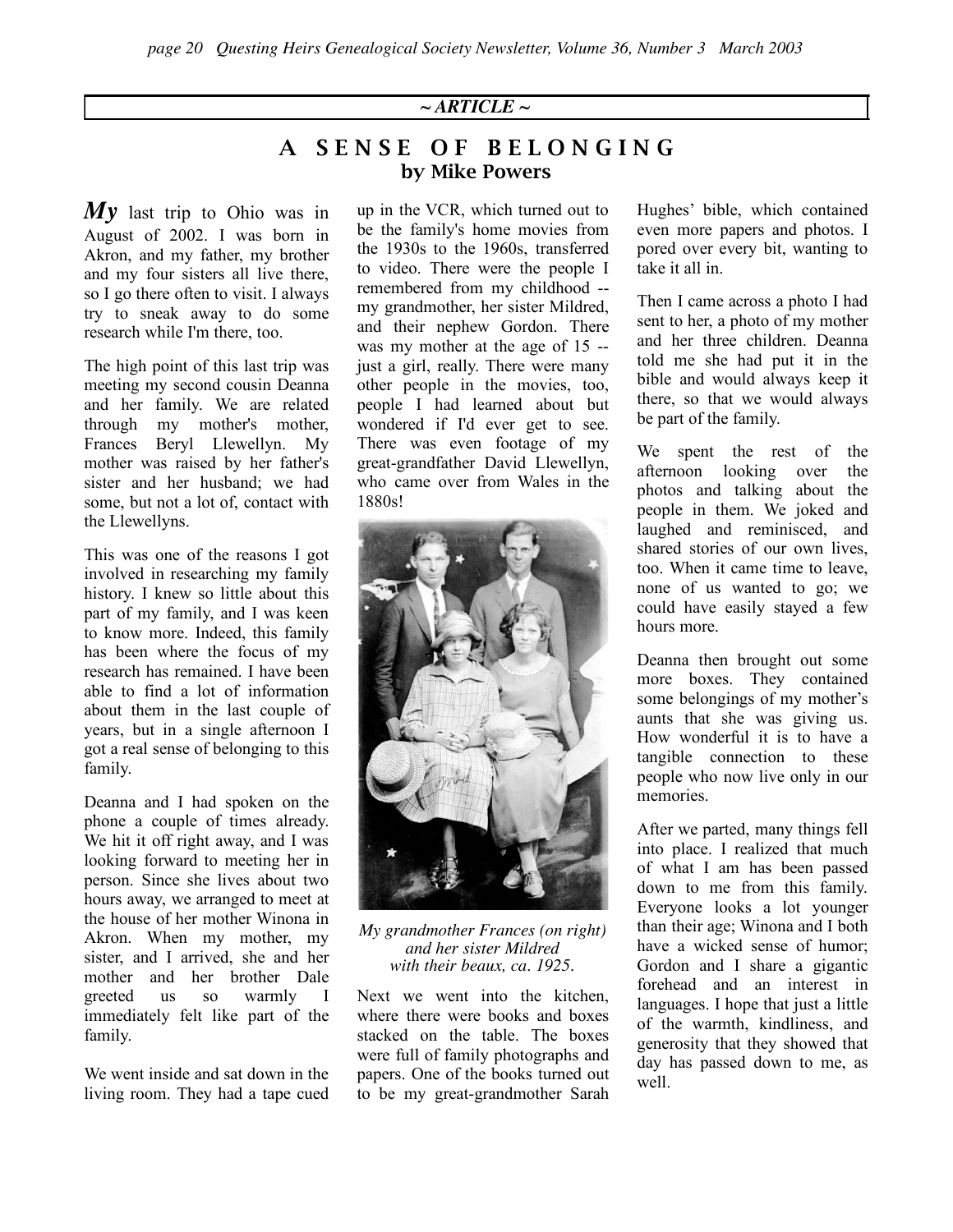#### *~ OF INTEREST ~*

#### FINDING OUR FAMILIES, FINDING OURSELVES

This multimedia show, called "an exhibit of remarkable scope and imagination" by the Jewish Journal, is now open at the Museum of Tolerance in West Los Angeles. You may have seen it featured recently on the Oprah Winfrey television show.

The following description is from the web page <www.findingourfamilies.com>:

"The newest and largest multimedia immersive exhibition in the ten-year history of the Museum of Tolerance, *Finding Our Families, Finding Ourselves*, showcases the diversity within the personal histories of several noted Americans: poet, best-selling author, historian and educator Dr. Maya Angelou; award-winning actor, comedian and director Billy Crystal; multiple Grammy winner and Rock and Roll Hall of Famer Carlos Santana; and National League MVP and Manager of the four-time World Series Champions, the New York Yankees, Joe Torre. Their individual, distinctive, and illuminating journeys examine the stories, lives and dreams of those family members that inspired them.

"*Finding Our Families, Finding Ourselves* also includes the participation of other outstanding American sports and literary figures including NBA athlete and Basketball Hall of Famer Kareem Abdul-Jabbar; award-winning author, poet, and screenwriter Sherman Alexie; figure skating champion Michelle Kwan; noted journalist, talk show host and author Cristina Saralegui; and NFL Player of the Year and Super Bowl champion quarterback of the San Francisco 49ers, Steve Young. The exhibition ultimately celebrates the shared experiences common to being part of an American family and encourages visitors to seek out their own histories, mentors and heroes.

"Rafael Guber is the genealogist behind *Finding our Families Finding Ourselves*. Guber tells people how to make the genealogical journey both more interesting and more fruitful. Guber has written for internationally recognized publications and concentrates on how to develop the focus and problem-solving skills needed to reconstruct the

lives of those you wish to rediscover and memorize for future generations."

The Museum of Tolerance is located at 9786 West Pico Boulevard. For more information, phone 310- 553-8403, or visit <www.museumoftolerance.com>. It is strongly advised to call ahead to check their hours and to reserve tickets in advance.

## $\blacklozenge$

## U. S. CENSUS BUREAU REPORT TRACKS 100 YEARS OF CHANGE

At the start of the 20th century, most of the U.S. population was male, under 23 years old, lived outside metropolitan areas and rented their homes. Nearly half lived in a household with five or more other persons.

One hundred years later, most of the population was female, at least 35 years old, lived in metro areas and owned their homes. Most lived alone or in a household with one or two other people.

These are some of the broad-scale changes included in a Census Bureau special report released today. The report analyzes data gathered in eleven censuses stretching from 1900 to 2000. The subjects covered are from the Census 2000 short-form questionnaire. Titled *Demographic Trends in the 20th Century*, and released during the bureau's 100th anniversary year, the report tracks trends in population, housing and household data for the nation, regions and states.

This 240-page report, including graphs, maps and tables, may be purchased from the Government Printing Office through the Census Bureau's Customer Service Center at 301-763-4100. It may also be accessed on the web in .pdf format for no charge at:

<http://www.census.gov/prod/2002pubs/censr-4.pdf>.

## $\blacklozenge$

If you cannot get rid of the family skeleton, you may as well make it dance.

George Bernard Shaw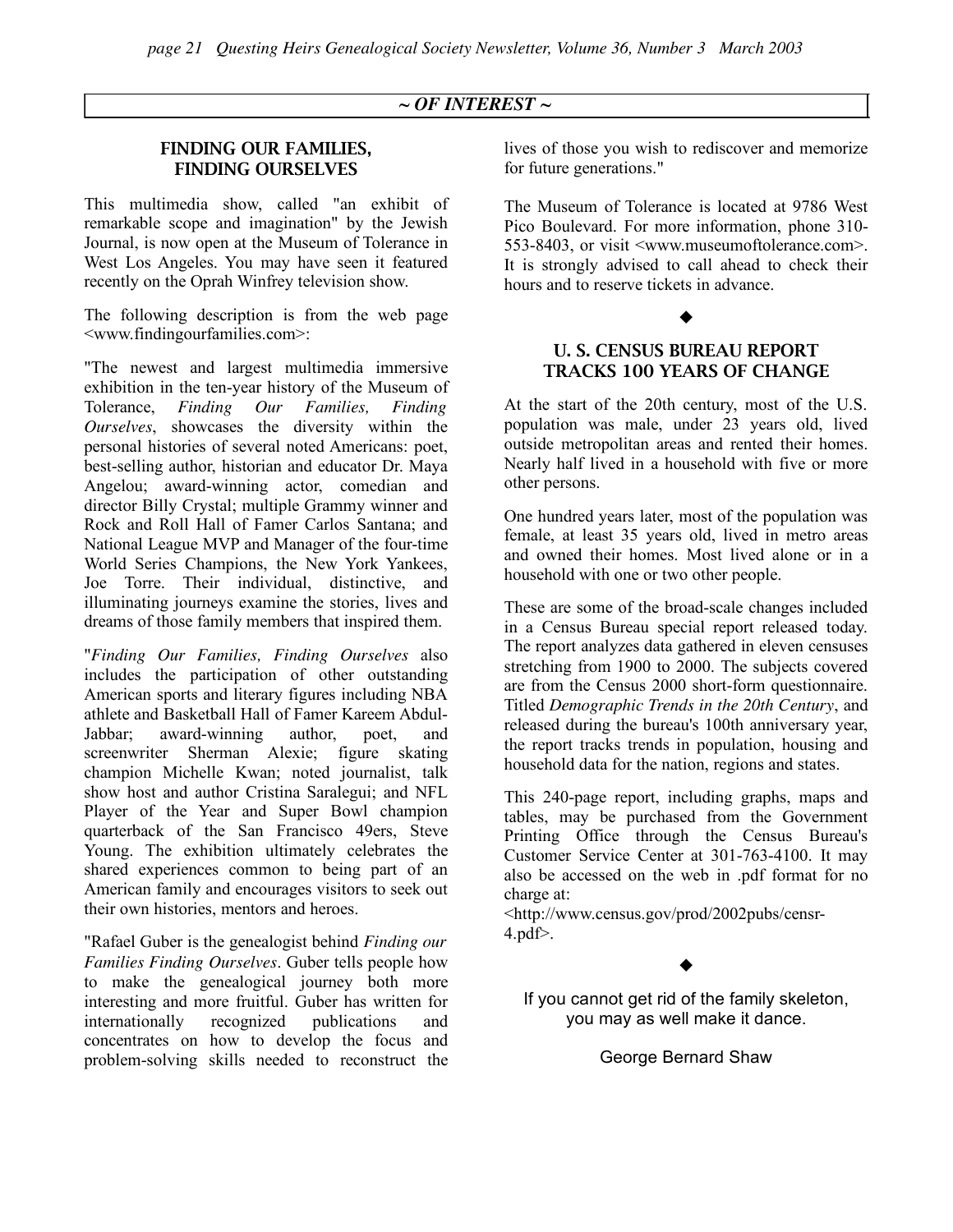#### *~ OF INTEREST, continued ~*

#### FLORIDA STATE LIBRARY THREATENED

Florida Governor Jeb Bush has announced a budget proposal to eliminate the 150-year-old State Library of Florida and the State Archives and disperse their contents to other state departments. In response, Pam Cooper, president of the Florida State Genealogical Society has issued the following message:

"The Florida State Genealogical Society has uploaded a brand new website with the society's response to the Florida Governor Jeb Bush's plan to eliminate the State Library.

"It includes up-to-date information and can be found at <http://www.rootsweb.com/~flsgs/statelib.html>.

"Time is very important to the people of Florida and across the U.S. Every library in Florida will be affected by this, as will any library outside of Florida that requests an interlibrary loan from Florida.

"We are desperately trying to save our State Library and Archives and we must have your help. Email, call, or fax every legislator. Go to the meetings in Tallahassee. Pass this message on to everyone immediately."

The next legislative session begins March 3. Governor Bush can be contacted at:

> Governor Bush PL 05 The Capitol 400 South Monroe Street Tallahassee, FL 32399-0001 Phone (850) 488-4441 Fax (850) 487-0801 Email:  $\leq$ Fl governor@eog.state.fl.us>

#### BARBOUR COLLECTION PUBLISHING PROJECT **COMPLETE**

The Barbour Collection of Connecticut town vital records at the Connecticut State Library in Hartford is one of the last great genealogical manuscript collections to be published. Covering 137 towns and comprising 14,333 typed pages, this magnificent collection of birth, marriage, and death records to about 1850 was the life work of General Lucius Barnes Barbour, Connecticut Examiner of Public Records from 1911 to 1934. In the summer of 2002, Genealogical Publishing Company reached a major milestone with the release of the final volumes in this series -- Volumes 51-55. The Barbour Collection is now the single largest series of books ever published by GPC.

In all the volumes, the entries are in strict alphabetical order by town and give name, date of event, names of parents (in the case of births and sometimes deaths), names of both spouses (in the case of marriages), and sometimes such items as age, occupation, and specific place of residence.

The Barbour Collection is available from:

Genealogical Publishing Company, Inc. 1001 N. Calvert Street Baltimore, Maryland 21202-3897 Orders: (800) 296-6687 Other inquiries: (410) 837-8271 Fax: (410) 752-8492 or (800) 599-9561 Web: http://www.genealogical.com/ Email orders: sales@genealogical.com Email info: info@genealogical.com

#### *~ QUERIES ~*

TRAINOR - CUMMISKEY. Michael Trainor b. ca. 1817 in Ireland; died, with wife Mary O'Neil, in a fire in Bradford Co., Pennsylvania ca. 1860-1861. Daughter Catherine (b. ca. 1858) adopted in Bradford Co. by James Cummiskey, b. ca. 1810, in Aughnamullen, Monaghan, Ireland. What is relationship between Michael Trainor and James Cummiskey? Mike Powers, 1009 Coronado Ave. #1, Long Beach, CA 90804, email <lunalake@pobox.com>.

> *We print queries from members for free; non-members are charged \$2.00. Please print clearly and limit your query to 50 words.*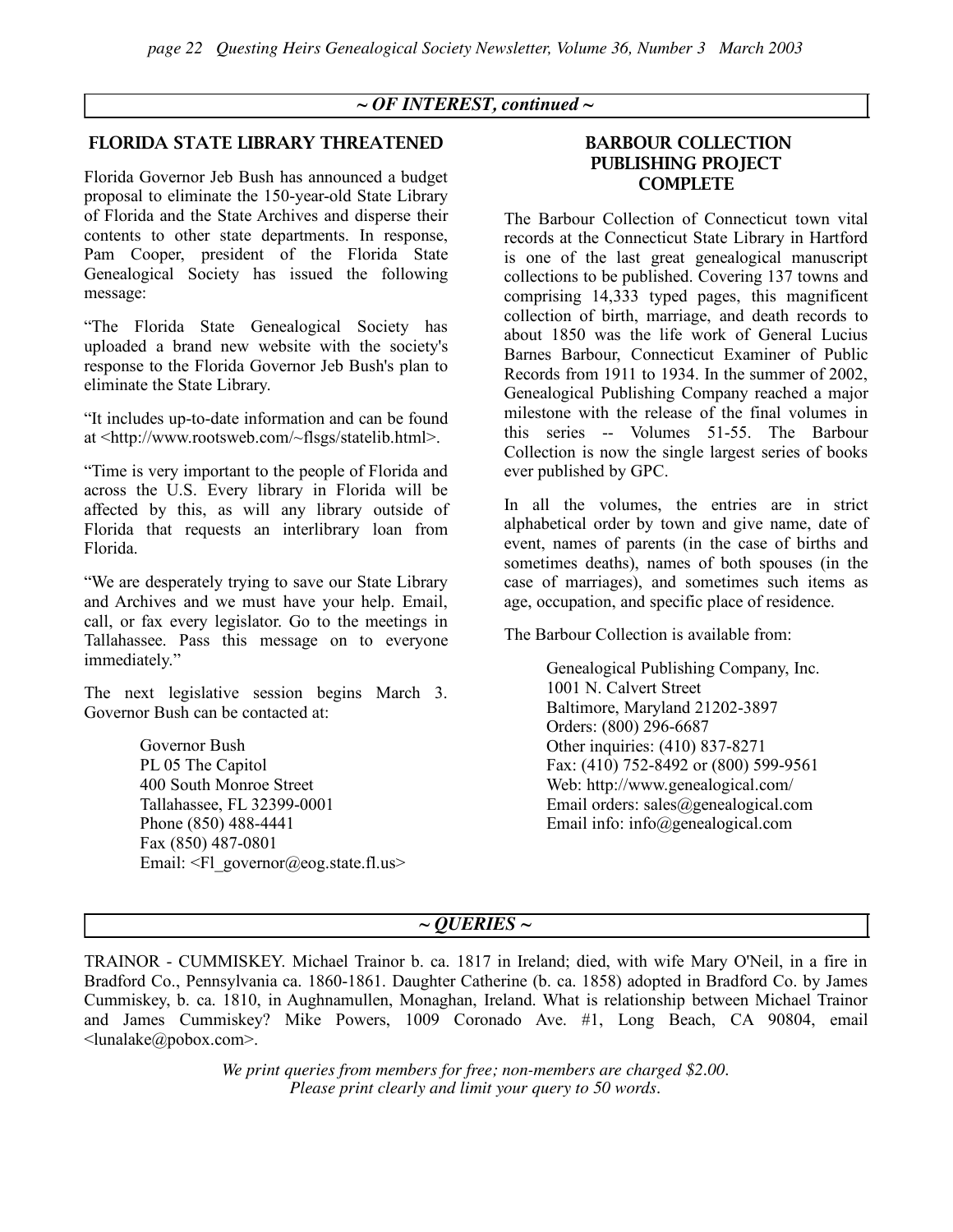#### *~ ON THE WEB ~*

#### NEW YORK GENEALOGICAL & BIOGRAPHICAL SOCIETY OFFERS HERITAGE QUEST ACCESS  $\langle$ www.nygbs.org  $>$

The NYG&B is now offering remote access to HeritageQuest™ and to the ProQuest® Historical Newspapers New York Times database to their members through the NYG&B website. In addition, more ProQuest® offerings are being planned.

Other benefits of membership include access to all of the library's collections (books, manuscripts, and microforms); subscriptions to two quarterly publications, the Record and the Newsletter, and discounts on other publications; four free queries per year in the Newsletter (also reprinted on their website); access to the NYG&B Community Bulletin Board; and reduced fees for educational programs and the NYG&B library's record search service.

#### $\blacklozenge$

#### FRANKLIN FAMILIES GENETICS PROJECT

< http://www.roperld.com/FranklinGenetics.htm >

L. David Roper, whose mother's Franklin family has a tradition that they were related to Benjamin Franklin, has initiated a Y-chromosome DNA testing project for the male Franklin lines, in an effort to create a way to easily determine if someone is in fact related to the great American statesman. You can read all about the work that has been done so far and find out how Y-chromosome testing works at this web page.

*Submitted by Richard Hoover.*

#### $\blacklozenge$

## ENGLISH LANGUAGE DIALECT SURVEY

<http://www.hcs.harvard.edu/~golder/dialect/>

Uses a series of questions, including rhyming word pairs and vocabulary words, to explore words and sounds in the English language. There are no right or wrong answers; by answering each question with what you really say and not what you think is "right," you can help contribute to an accurate picture of how

English is used in your community. The test is designed for speakers of North American English, but speakers of all varieties of English are welcome to participate.

# $\blacklozenge$

## NATIONAL ARCHIVES ADDS NEW DATA TO ARC

<http://www.archives.gov/research\_room/arc/>

The National Archives and Records Administration (NARA) has added the following to its Archival Research Catalog (ARC):

- ! World War II Army and Army Air Force Casualty List
- ! World War II Navy, Marine and Coast Guard Casualty List

Names are listed by state, county, and then alphabetically by surname. For each individual serial number, rank and type of casualty is given.

ARC is the replacement for the National Archival Information Locator (NAIL) and currently describes about 20% of NARAs holdings, including those in Washington, DC, regional facilities and presidential libraries.

To view the WWII Casualty lists, as well as other data including the Guion-Miller Roll Index and the Index to the Final Rolls (Dawes), go to: <http://www.archives.gov/research\_room/arc/>.

For more about genealogical research at NARA, see the genealogy page at:

<http://www.archives.gov/research\_room/genealogy />.

*Reprinted from Ancestry Daily News, 21 February 2003, <http://www.ancestry.com/dailynews>. Copyright 1998- 2003, MyFamily.com, Inc. and its subsidiaries.*

 $\blacklozenge$ 

## An investment in knowledge always pays the best interest.

-- Benjamin Franklin